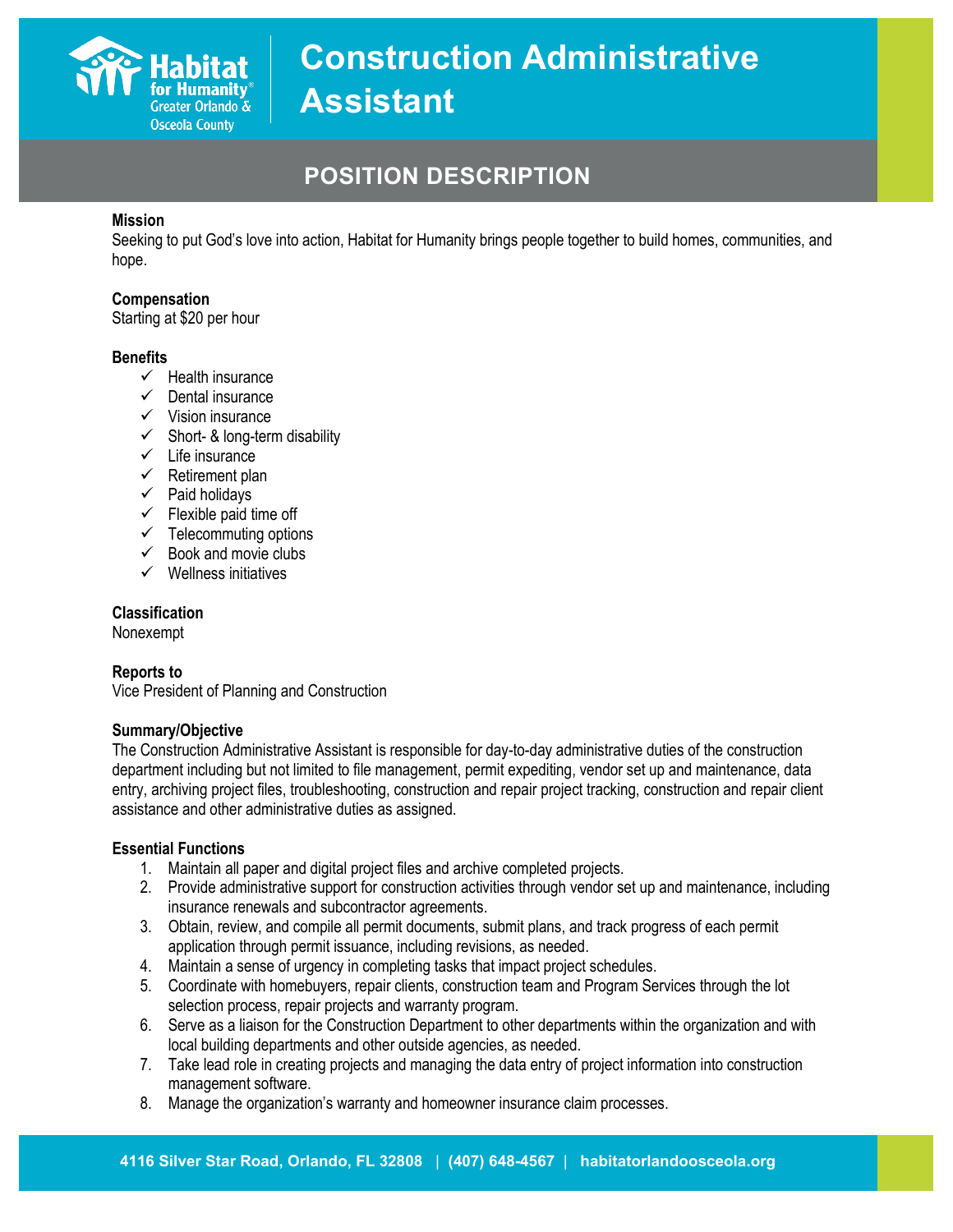

## **POSITION DESCRIPTION**

- 9. Assist in weekly, monthly, and quarterly reporting internally and to HFHI.
- 10. Manage the Construction department meeting schedules, including note taking.
- 11. Ensure timely and accurate dissemination of information within the Construction department and to other departments.
- 12. Provide administrative support to the Vice President of Planning & Construction

#### **Competencies**

- 1. Passionate about the Habitat for Humanity mission and purpose
- 2. Ability to function effectively with a minimum of daily direction and support.
- 3. Can solve problems and make decisions independently in a creative and effective manner
- 4. Proficient in Microsoft Office Suite and Abode Acrobat Pro
- 5. Ability to work directly with people from diverse racial, ethnic, and socioeconomic backgrounds
- 6. Understanding of construction processes, permitting and related administrative functions
- 7. Superior organizational skills and attention to detail
- 8. Strong initiative & self-starter
- 9. Excellent written & verbal communication skills

#### **Supervisory Responsibility**

This position has no supervisory responsibility.

#### **Work Environment**

This job operates in a professional office environment or at various event sites. This role routinely uses standard office equipment such as computers, phones, photocopiers, filing cabinets and fax machines.

#### **Physical Demands**

The physical demands described here are representative of those that must be met by an employee to successfully perform the essential functions of this job. This position requires extended periods of sitting and standing. The employee must also occasionally lift and move up to 25 pounds.

#### **Position Type/Expected Hours of Work**

This is a full-time, hourly position and the office hours of operation and days are Monday through Friday, 9 a.m. to 5 p.m. Some early mornings, evenings and weekends may be required.

#### **Travel**

Travel, if any, is primarily local during the business hours and mileage is reimbursed.

#### **Required Education and Experience**

High school diploma or equivalent General understanding of residential construction process Plan review or permitting experience Must obtain Anti-Money Laundering certificate within first 90 days: training provided by Habitat

#### **Preferred Education and Experience**

Managing subcontract agreement and tracking insurance certificates Government planning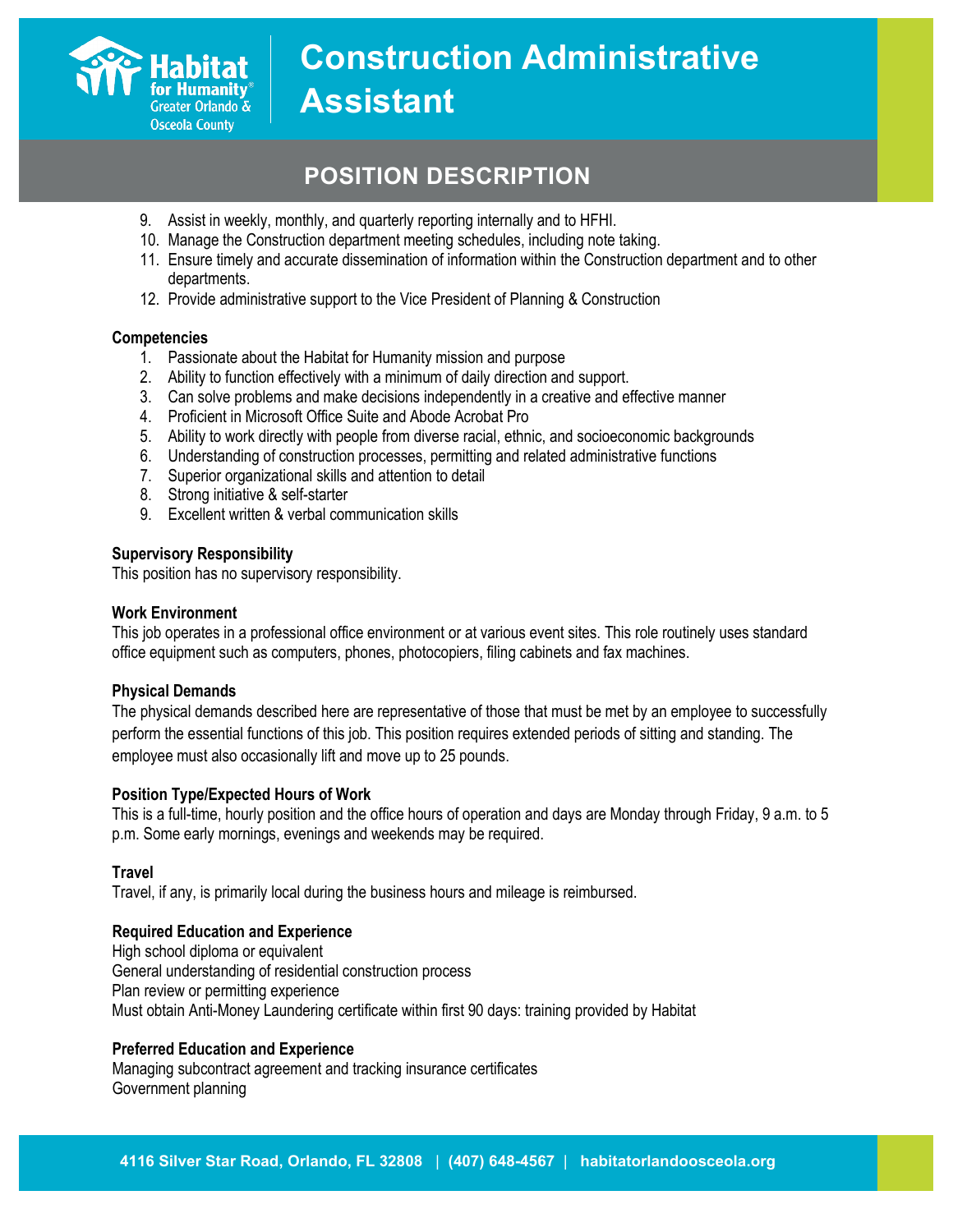

## **POSITION DESCRIPTION**

#### **Other Duties**

Please note this job description is not designed to cover or contain a comprehensive listing of activities, duties or responsibilities that are required of the employee for this job. Duties, responsibilities and activities may change at any time with or without notice.

### **Office Location:**

4116 Silver Star Rd. Orlando, FL 32808

**To Apply:**

Please send resume and cover letter to employment@habitatorlandoosceola.org All resumes will be reviewed upon receipt.

*Habitat for Humanity Greater Orlando & Osceola County, Inc. is an equal opportunity employer and seeks to employ and assign the best qualified personnel for all our positions in a manner that does not unlawfully discriminate against any person because of race, color, religion, gender, marital status, age, national origin, physical or mental disability, sexual orientation, veteran/reserve national guard status, or any other status or characteristic protected by law.*

*1/24/2022*